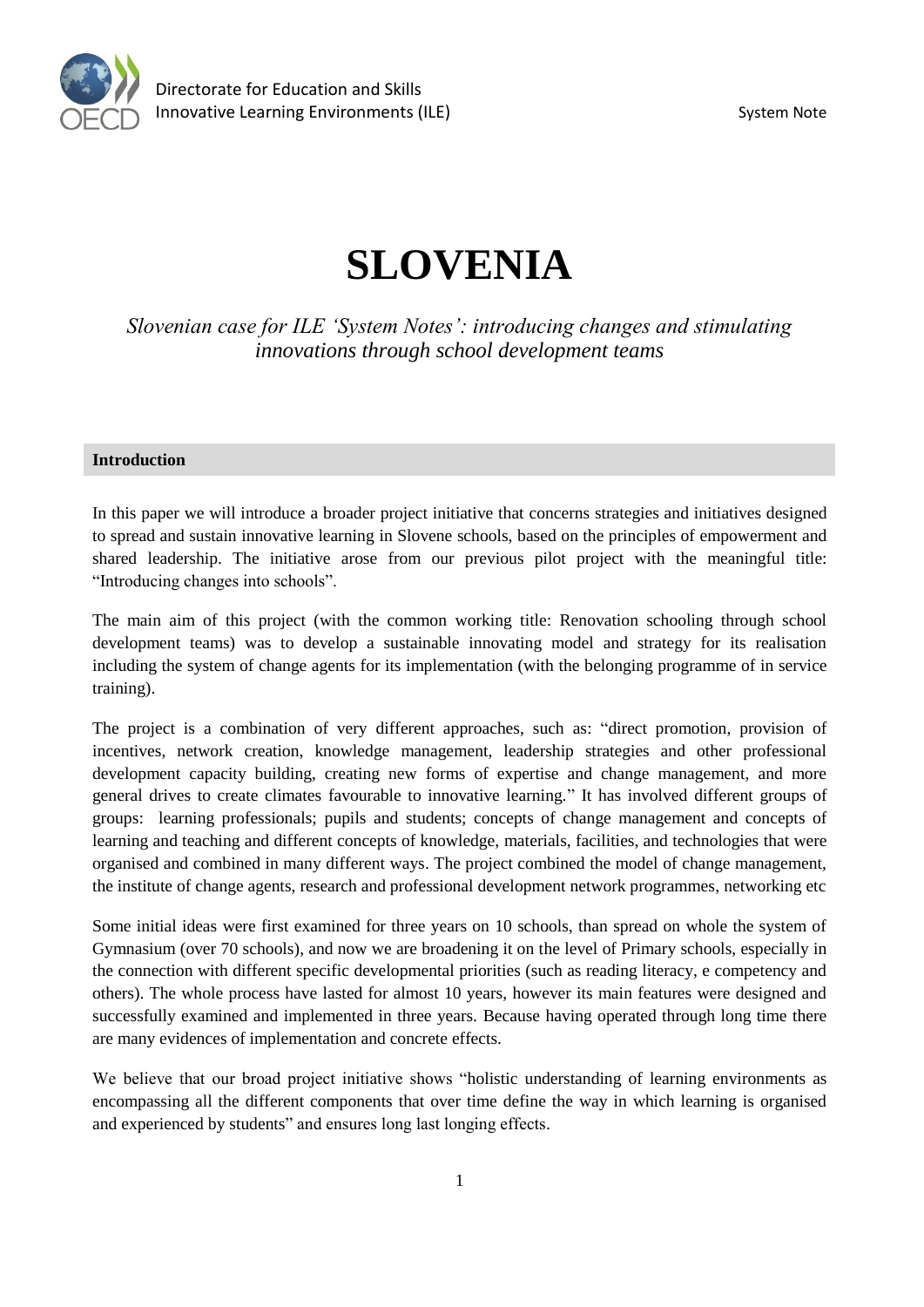

### **1. Aims**

## **The learning to be changed**

- to encourage the use of process and problem approaches at learning,
- to foster higher order thinking and competency development
- to encourage a wider repertoire of teaching and assessment methods and strategies,
- to establish inter-disciplinary and cross-disciplinary connections and promote elements of integrated curriculum,
- to enhance the authenticity of learning situations,
- to find appropriate solutions to organisational issues that will support renewed ways of teaching and learning etc.

### **The learners targeted**

At the beginning we were oriented mostly on teaching methods which will foster above mentioned aims, connected to learning. Meanwhile we redirected our attention from the methods and approaches to the pupils' wished outcomes. We were thinking more and more about what kind of knowledge, skills and competencies we want to support and we pointed methods especially in the connection with the goals we wanted to reach (and not as the mean by itself).

#### **The environments and sites to be brought in**

The general purpose of the project was to gain following two sustainable effects:

- *1.* stimulating didactic innovations by individual teachers or interdisciplinary teams of teachers (for example: implementing more inter-active methods, a more interdisciplinary approach and introducing the new assessment and grading culture – all this for stimulating higher order thinking and developing competences).
- 2. initiating and introducing changes which would be thoughtfully coordinated on the level of whole the school - strategic and systematic planning and implementing all above mentioned innovations and all the school development.

That means that at the beginning the main aims of the project were more didactically oriented but then more stress was put on strategies of introducing changes and implementing innovations.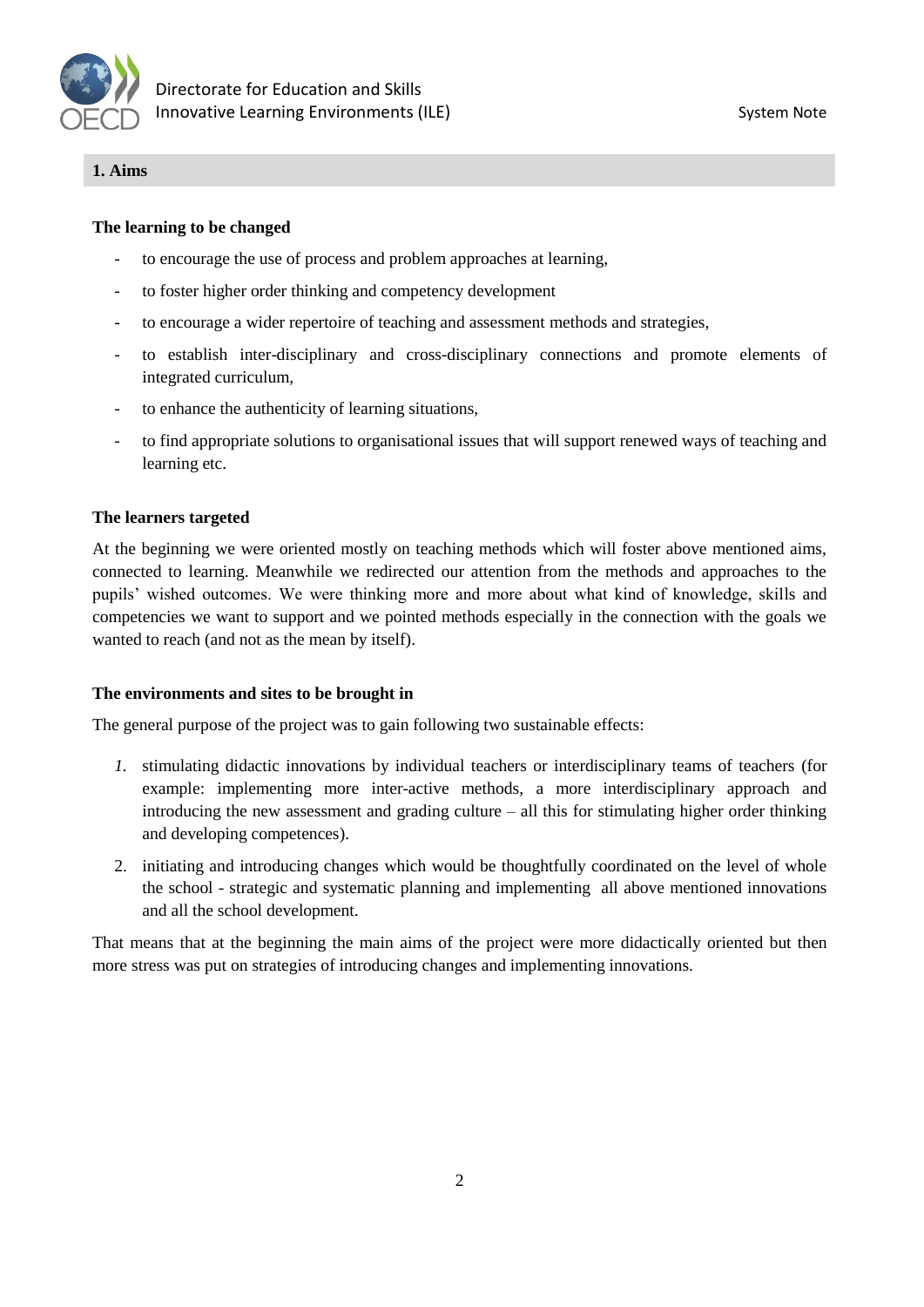

#### **2. Leadership and Partners**

The main initiative for starting this project in such a way was on the side of NEI. But in fact from start of this century very clear need for changes in gymnasium way of teaching was identified and schools were also the ones who in fact wanted changes or at least recognised the need for them. Therefor the pact about going on with this project was made between three sides: one was of course NEI as an initiator, another was the consortium of gymnasium (in fact there were two of them, one for general gymnasiums and another for technical ones), and the third was the Ministry or more exact The state office for education at the Ministry, which has assured for necessary conditions especially for the financial support with placing the project in the ESF plan.

At first the project was meant as pilot (in fact in previous years we have already had a kind of pilot project which was similar but now we wanted to examine some novelties in leading project) but still at the first moment exactly the half of the schools decided to start to cooperate immediately. So we planned the project then in such a way that we started with them in the first year and then another half joined in the next year after having shorter compensation preparing programmes so that they could go on together in next years.

We were pretty much autonomous in designing project in its methodological manner. Of course the main features were prescribed with national and European outlines, but the way how to cope with this was on us. The methodology of the project was therefor designed by NEI and then presented to the Ministry and to the schools. But after initial methodological preparation schools were stimulated to lead their own developmental way and to choose their own developmental priorities. We only prepared them for leading innovation processes and offer them basic concepts and strategies for the most important priorities that were the most frequently chosen by schools.

Both change agent institutes (that is school development teams and later also school project teams) were connected into network in which they learn and prepare together, show and discuss the examples of practice, practicing critical friendship and cooperate one with other on various ways.

#### **3. Strategies and activities**

The most important difference in this new project approach in relation to our previous approach was the next. In the past all important activities (for ex workshops) were prepared and executed by our project team in all schools that were invited into such a project. All the goals and activities were prepared by ourselves. When the years have passed we have realised more and more that these activities should be put in the hands of schools themselves. We have learned that when people are not included they don't feel changes and innovations as their own. The most important transforming idea of this project was therefor to invite teachers to design the project together with us or even better: that we are the ones who only support them by planning their own project.

Therefore we ask headmasters to establish school development teams which would lead all important project activities for their schools and adapt them to their needs and capacities. We didn't go to schools any more. We only prepared teams that were established meanwhile for the developmental methodology and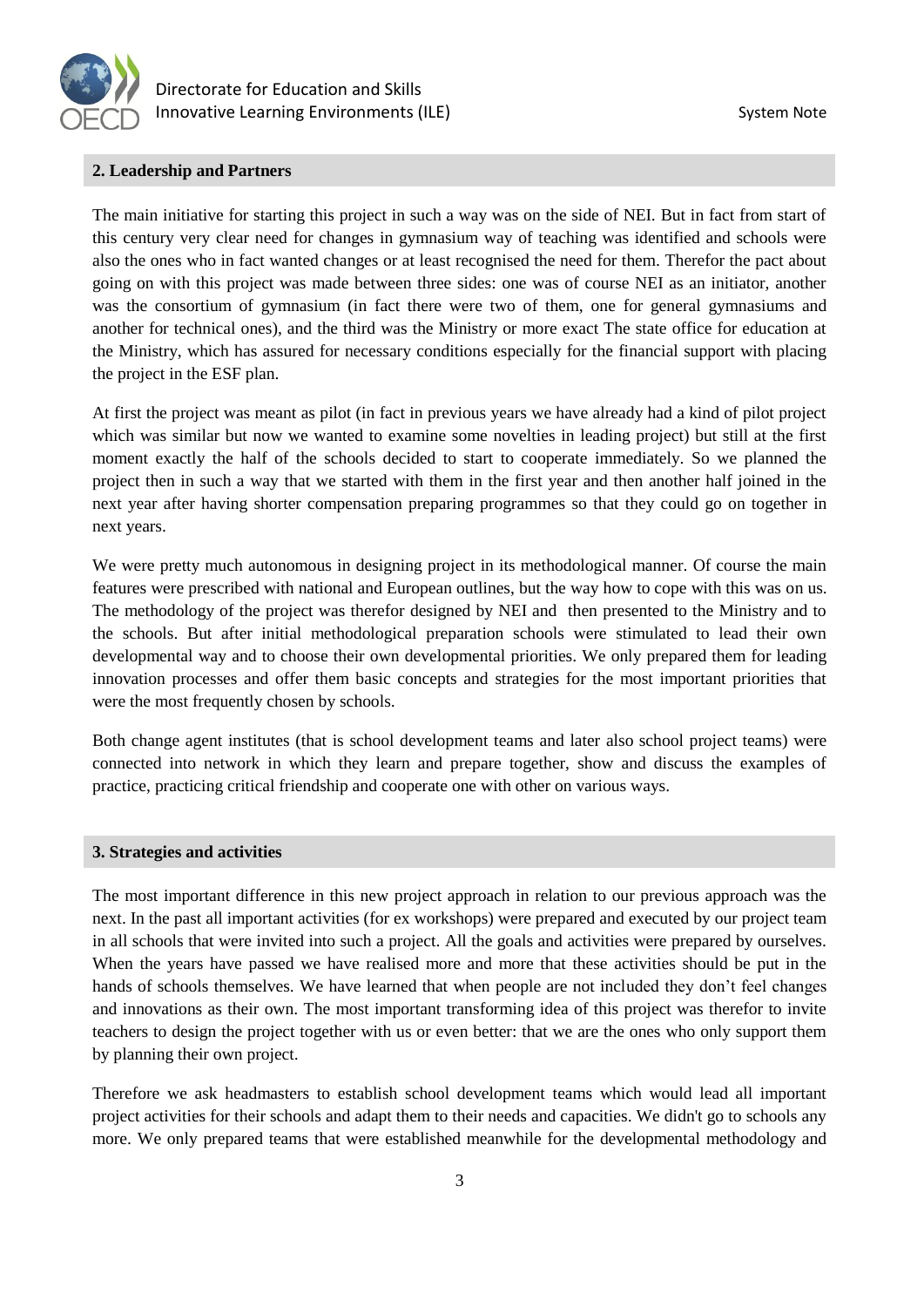

supported them as tutors when they met resistances or specific problems situations in meanwhile activities. Everything rest was done by them and their colleges.

## **What does it mean?**

School developmental teams didn't serve for a transmission from us to schools (as it used to be in the past with similar groups), but will be the real change agents on their schools. We prepared them therefore for their role of change agents: we introduced them into change processes, their stages and principles, into resistances and strategies for overcoming them, into moderation skills and into evaluation strategies.

At first we paid a lot of attention to start-up activities, i.e. on preparing an environment conducive to implementing change. School developmental teams were trained for facilitating and moderating following processes at their schools:

- Discussion of the need for changes (we construct some workshops for this purpose in which teachers' attention was focused to various competencies their students will need in the future
- Analysis of the initial stage at the school's and at personal level , analysis of the school climate and their capacities (SWOT, DION and similar techniques were used),
- Confronting and investigating the teachers' naïve philosophies , their personal professional beliefs and values and discussing concepts and indicators of school quality
- Some schools decided to make a (re)new(ed) vision after this stage
- After such careful preparing (which lasts for one year) we stimulate schools to make further steps, that is: to start finding out what are their priorities and to start planning;
- Defining expectations and priorities on the ground of former discussions, analyses and reflections
- The development plan was designed which included the list of their own goals, appropriate activities and strategies with which they intent to realise their priorities.
- Also the plan of education and other support activities for teachers were planned.
- Finally the evaluation plan was designed.

Still after all this stages which were led by school developmental teams on the school level, teachers start to introduce changes into their work by plans. These plans were prepared on the level of school (school developmental priorities) and on the subject level or on the level of the individual teacher (where it was posed how they will implement school priority or priorities in their own teaching). For example: if the school priority was interdisciplinary curriculum or learning how to learn, the individuals or small teams have planned how to implement this priority in their curriculum; but all this should be planned together and coordinated at the school level .

That means that only the training in common developmental stages and strategies were the same for all the schools. But then each school developmental team decided which way to use and which kind of workshops and methods to choose and combine which strategies for introducing changes and for preparing colleagues to them with regard to their own specific situation – with one sentence: how to work with his own colleagues in the specific context of their school.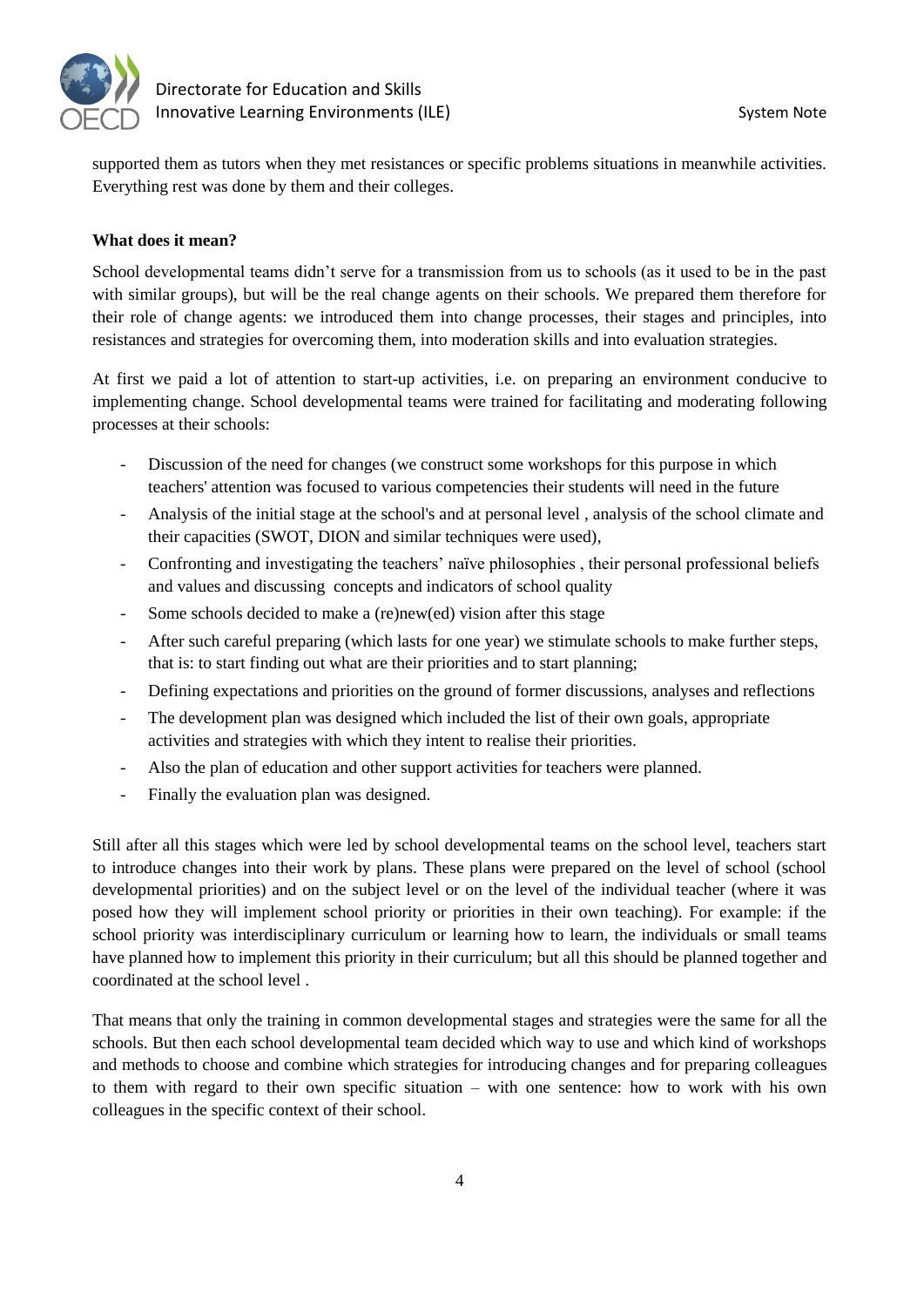

Another strategic decision specific for each school was on the level of school developmental priorities: each school has chosen (form the prescribed national list) the ones appropriate for them with the support of its school developmental team.

From here on the second part of the project has gone on: the efforts of whole the teachers assembly have from now on been put into specific teaching innovations that should support the chosen priorities. The real innovative work in classes has started at that time after the initial developmental work at the school level has been finished.

For some most frequent priorities (such as interdisciplinary connections, learning to learn, stimulating critical thinking) additional – school project teams were established. If school developmental teams were at the top of facilitating and coordinating the wholeness of changes at the school level on methodological or strategic level, school project teams were established for coordination of one specific developmental priority (for ex. interdisciplinary connections). In most cases the leaders of project teams were also the members of school developmental team so that the optimal coordination was guaranteed.

The role of school developmental team in this stage has remained coordination of all this different incentives and efforts, in overcoming various troubles, open questions and resistance and especially in collecting, evaluating and presenting cases of promising and excellent practice.

In our strategy of working with teams we added to initial central meetings also region meetings to foster cooperation between schools in region. This has also enabled the opportunities for more individualised approach. In last years of the project we upgraded this with even with individual consultations for all the teams and team coaching and supervision for especially interested ones.

#### **4. Context**

The new social circumstances (at the global as well as at the national and also at the family level) have posed schools and teachers in a new role that demands new knowledge, skills and competences. Above is the list of some changes to which teachers have to react:

- Increase of heterogeneity in the classes (children of different religious and cultural background, different nationalities, languages, refugees, children with special needs …) demands even more attention on social needs and relations, on classroom climate and personal wellbeing.
- Teachers have become more and more an organiser of an stimulating educational environment, they are supposed to give directions and encouragement of a teaching and to moderate learning process, they facilitate cooperation and active forms of learning ...; they are no longer the only source of knowledge, but they have to know various sources of literature and information and make children familiar with them and to cope with them and treat them thoughtfully and critically.
- Their role is no longer limited to the teaching and their own class, they are expected to work actively with all the colleagues and other employees at school and outside it while sharing responsibility for the entire (opened) curriculum.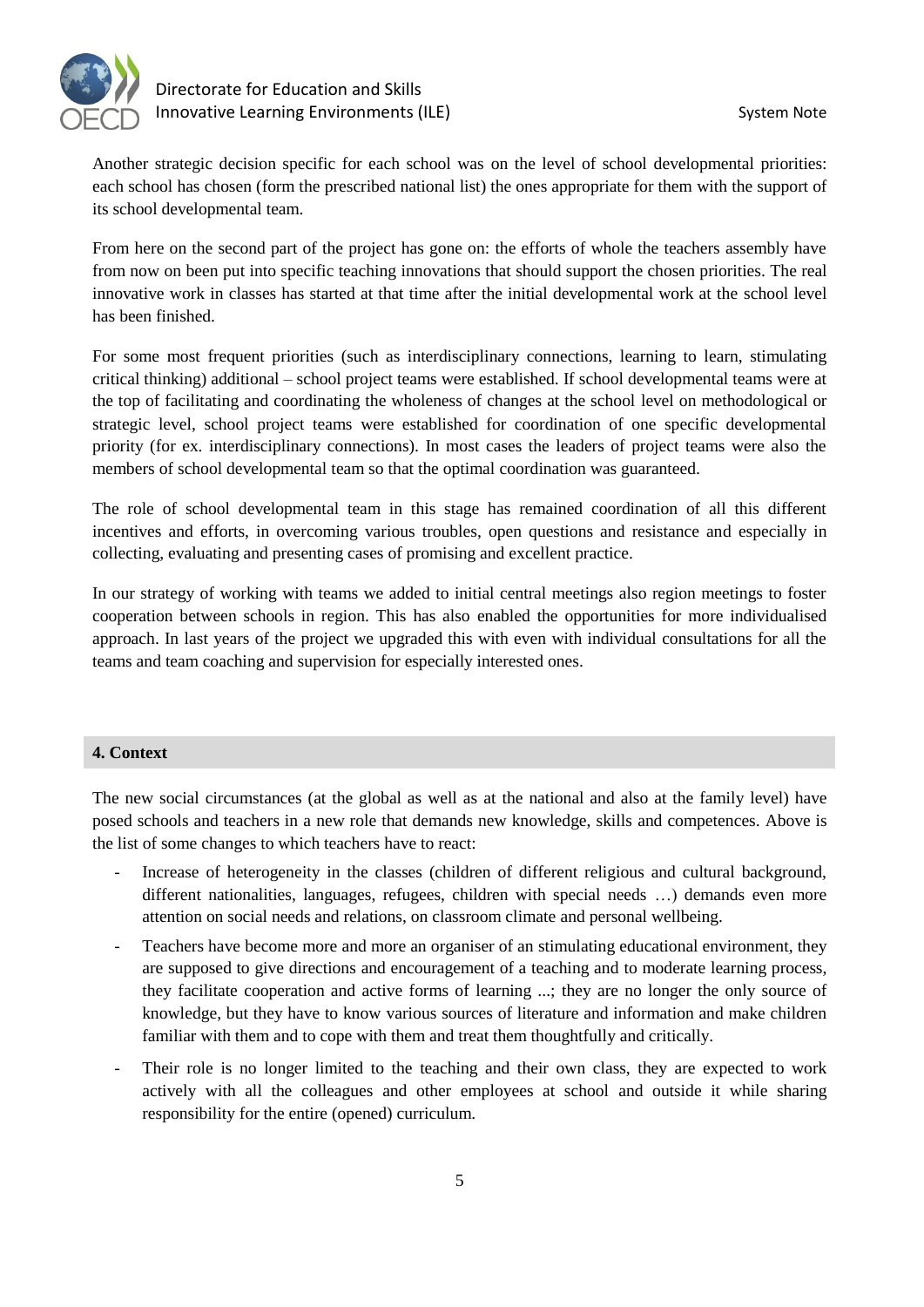



- New wider and more complex concepts of knowledge are put into focus, the need for teaching for competences and higher order knowledge and skills is recognised.
- The nature of nowadays professional challenges demands interdisciplinary skills and cooperation therefor the need for interdisciplinary teaching and cooperative learning has grown.
- Not only subject level of curriculum is important, but also the school and (cross)curriculum level is of the great importance.
- Schools function as an open learning environment, they build connections with parents, with other schools (networking), with local community and other institutions.
- More autonomy is given to schools and teachers, the need for empowerment and shared leadership has increased instead of completely top down lead initiatives.
- There is more emphasis on new teachers' developmental and research role. They are expected to care systematically for their own development and their career and to research their own practice.
- All these needs the new culture of peer relationships based in critical friendship which include peer monitoring, peer coaching, action research and first of all – dialogue and negotiations.
- To manage all this different needs, tensions, new roles, demands the skills of moderating all this processes, the skills of developmental designing and thinking, the skills of sharing leadership on one side and of coordinative cooperation on the other. Schools and teachers become more and more change agents.

All this needs and new roles calls for urgent changes in teachers' education and qualification. Ten years ago, when our project was designed, our secondary school teachers were still educated with the emphasises especially on academic knowledge, whereas the need for wider concept of knowledge (f.ex. competences) was diminished; also the need for creating stimulating learning environments for all pupils and the importance of teachers research was still less recognised. Therefore our main aims were to make teachers awared of the urgent need for new kind of knowledge (for higher order knowledge and competencies, for interdisciplinary connections …) and for new kind of schools – schools as learning communities.

What does it mean? We have recognised in previous projects that the teachers felt no real ownership over the goals and activities, they felt like this projects were to some extent imposed on them and not defined through a shared process of cooperation. We obviously overlooked their needs and expectations, their priorities and preferences, their real feelings and fears. Therefor our project strategy has gradually transformed from top down to the combination with elements of empowerment. Our general aim became more and more oriented towards supporting schools in development planning and action research held by themselves with a view to changing schools into genuine learning communities with their own developmental strategy.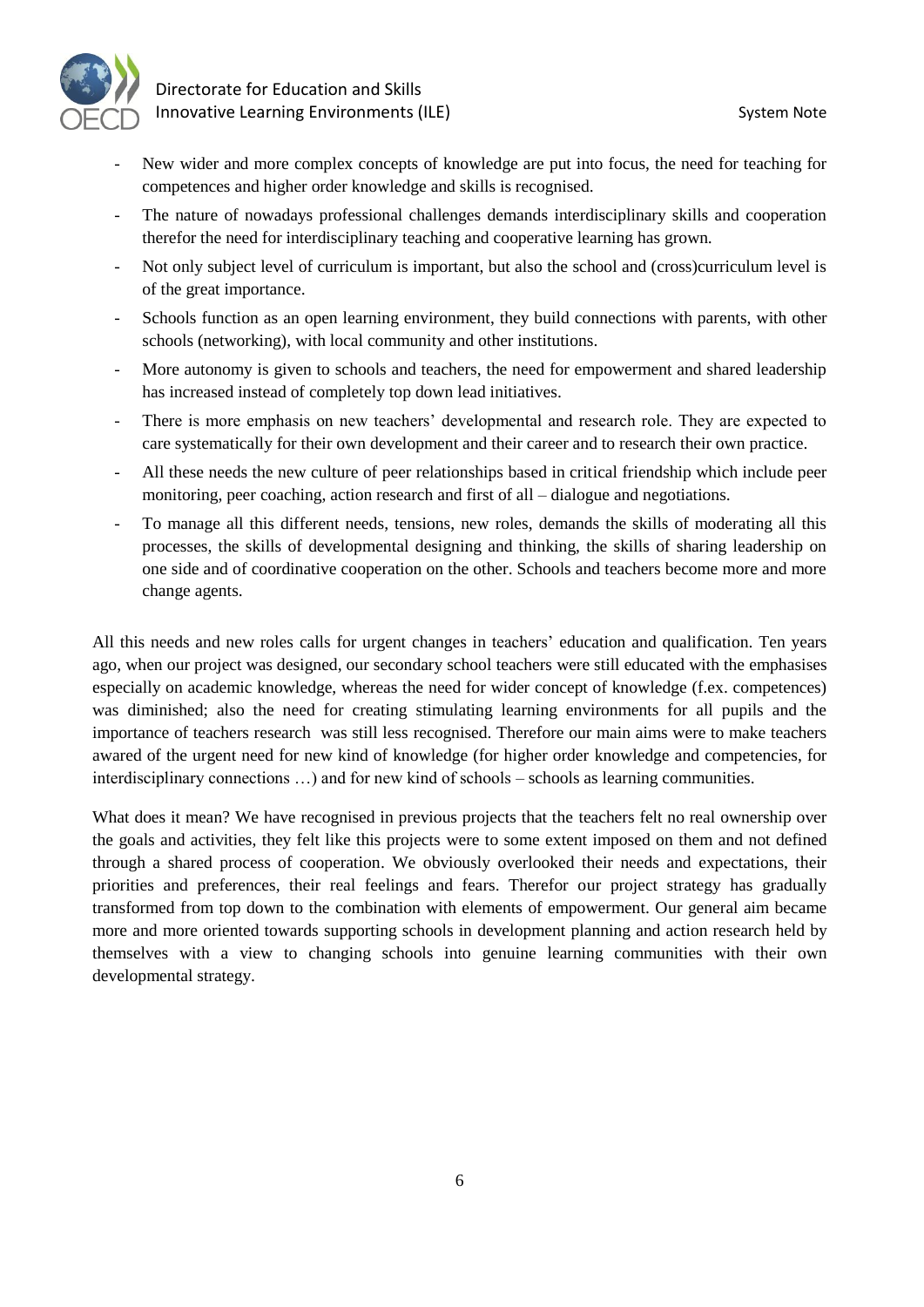

#### **5. Resources**

As already mentioned the main financial resource was from ESF. Both of key partners, NEI and schools were included, each in separate funding. Schools have got the most of founds for their innovative work, however NEI has got money for its conceptual and developmental work and for designing and organising training programmes. Also some new support staff was employed.

Later on some national financial support was guaranteed for one of the most important priorities from our project, namely for team teaching.

#### **6. Development over Time**

Using some solutions and learning's from one previous pilot project (with 10 schools) and one nationally founded project (with 18 schools, called European classes) which started 10 years ago, the project we describe here started in the year 2008 and lasts until now. Formally it will be finished this year (2013), but we have prepared school development teams for sustainable development so we all hope the main ideas and strategies from the project will go on.

The project is different than the pilot ones in some main features (especially in the direction of bigger school autonomy and empowerment and in emphasising the role of schools as learning communities in widest sense). It has also changed meanwhile in some aspects as we all learned more about real cooperation and react flexibly on different unexpected challenges. For example at first we planned only school developmental teams but then the need for additional school project teams has arisen. We have been trying all the time to adapt to changing context and to findings we have got meanwhile and especially through evaluations.

But the most important is its transfer on other fields of the NEI developmental working. At the end we should stress also that this kind of project model is now widely spread through many other NEI projects and incentives and that the institute of school project teams is used for different other developmental priorities, more and more also at the level of primary school, for e. for introducing e competency and for fostering reading literacy.

#### **7. Evidence of effectiveness and efficiency**

There are many different kind of evidence and efficiency. Somewhere spontaneously detected from the school developmental teams or from our side, some were evidenced or even measured.

One of the most important effects was that school developmental teams referred how the culture of accepting the need for changes had really changed. In all these years the initial stage of massive resistance and doubting has turned into widely accepted statement that we all have to put developmental efforts in our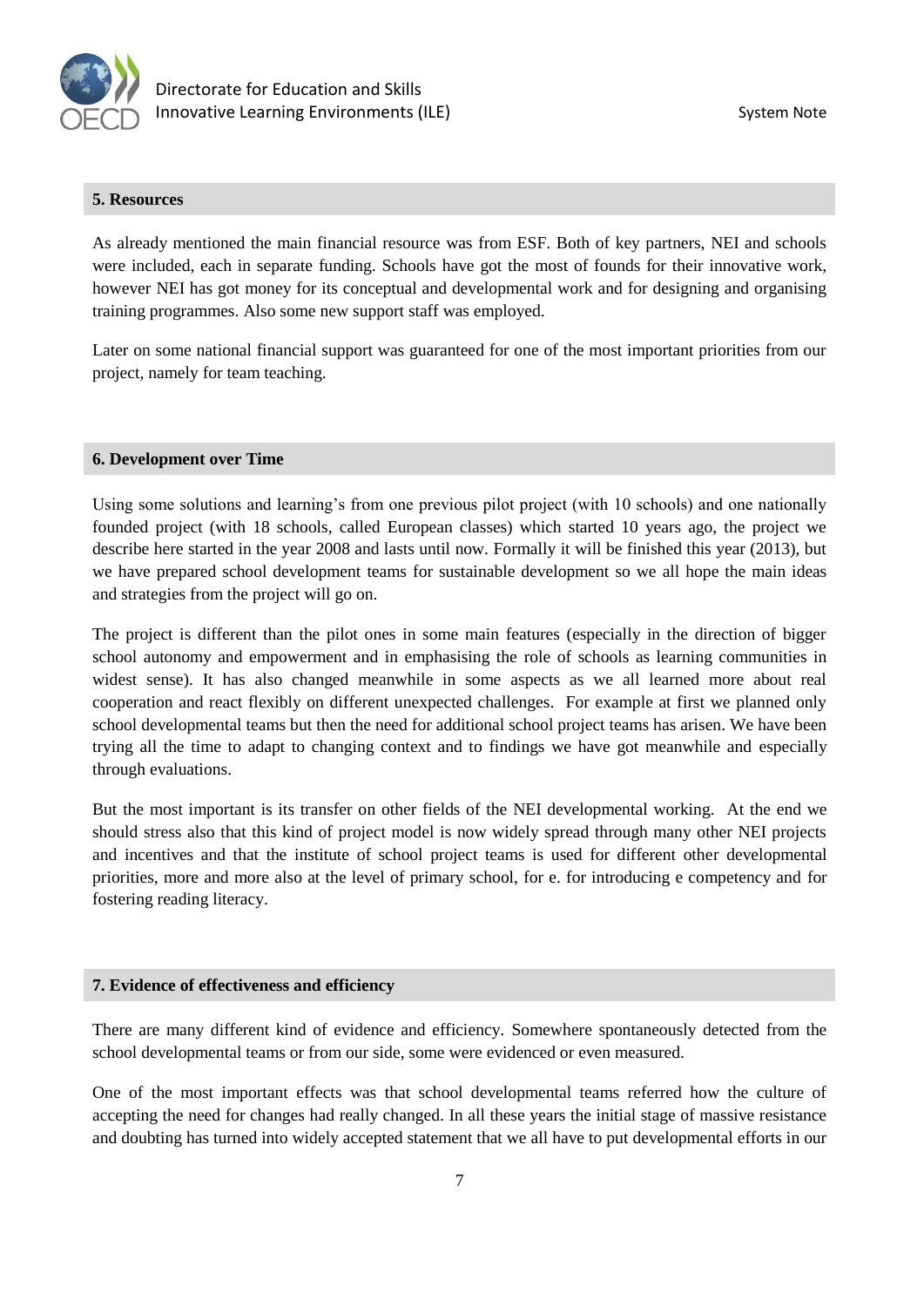

work. Of course also higher level of healthy criticism of what is worth efforts and what not has developed. Schools are now awared of the need for strategic developmental approach and systematicity of introducing changes. Also the climate has changed, teams refer that teachers are more connected, that much more activities are going now cooperatively (on the level of discussion, planning, acting, evaluating), the culture of constructive critical friendship has been built etc.

We also detected all this improvements with our questioners, where also many other pluses are exposed.

Between the most value achievements are:

- The establishment of school developmental team
- The shared responsibility for changes and for the school development at all
- Fostered cooperation at all levels
- The awareness of importance of careful planning at all levels
- The need for reflection and evaluation
- The need for clear evidences etc.

Material evidence which has arisen from all this efforts are:

- Concept and models, published in documents
- Cases of good practice together with evaluations or critical comments published in handbooks and on Internet
- Evidenced and published school innovation projects together with material
- Festivals of cases, final conferences etc.

## **8. Success Factors**

Some of factors of success were from outside: the need for change together with public expectations that gymnasium should change. Also the acknowledgment and support form Ministry was important, the cooperation of headmasters and especially the efforts or school developmental and project teams. The model of project in which we build on them was probably one of the crucial for the success of the project. And – of course as already mentioned – that the schools have an autonomy about the priorities and the way of gaining them.

One of the permanent risks were the resistances at schools in relation to school developmental activities which were gradually overcomed. We have namely still since beginning count on this and have prepared teams exactly for this role. Also workshops were very preciously designed so that they could have impact on different types of teachers and so that teachers at schools will be actively involved in all important actions.